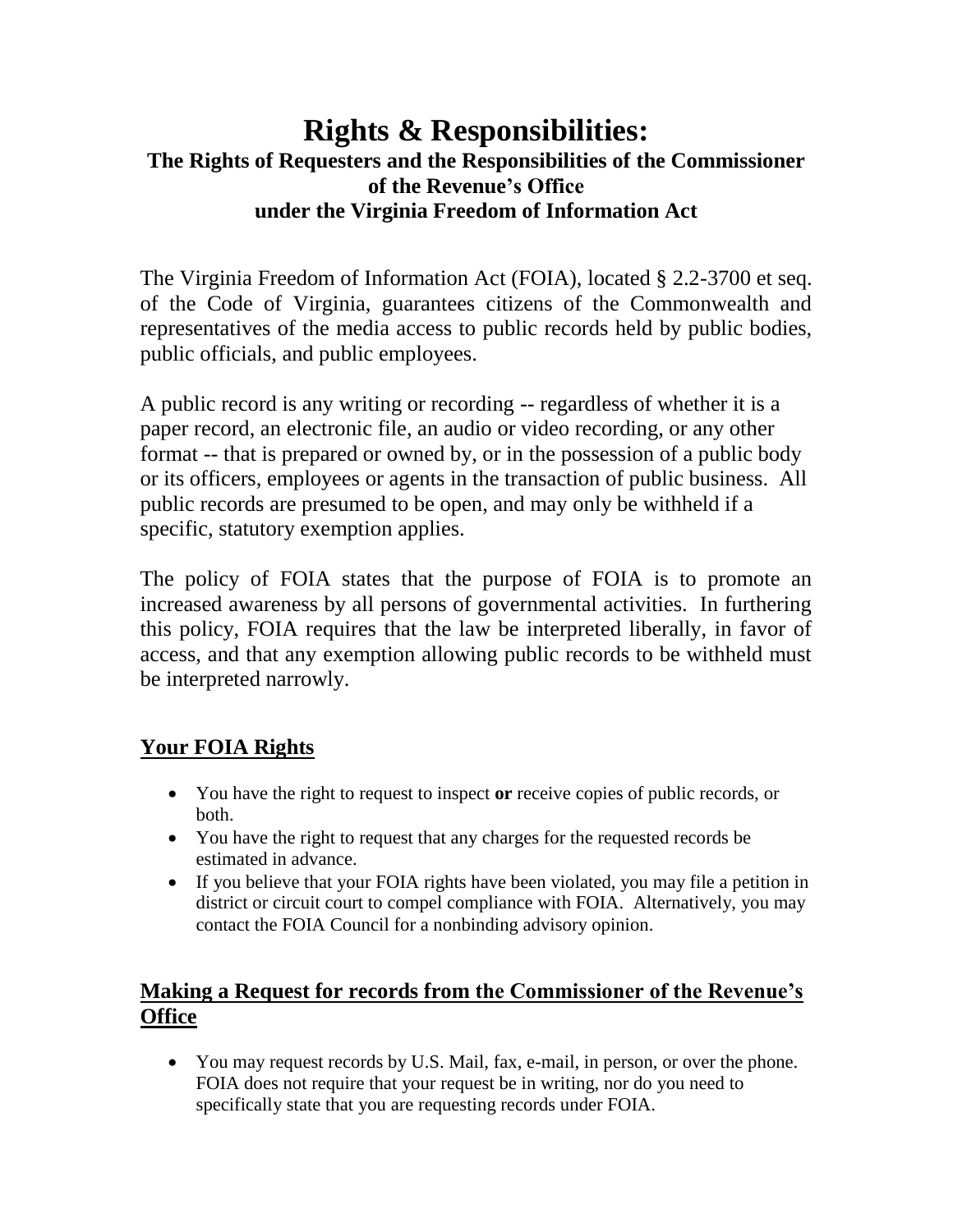- o From a practical perspective, it may be helpful to both you and the person receiving your request to put your request in writing. This allows you to create a record of your request. It also gives us a clear statement of what records you are requesting, so that there is no misunderstanding over a verbal request. However, we cannot refuse to respond to your FOIA request if you elect to not put it in writing.
- Your request must identify the records you are seeking with "reasonable" specificity." This is a common-sense standard. It does not refer to or limit the volume or number of records that you are requesting; instead, it requires that you be specific enough so that we can identify and locate the records that you are seeking.
- Your request must ask for existing records or documents. FOIA gives you a right to inspect or copy **records**; it does not apply to a situation where you are asking general questions about the work of the Commissioner of the Revenue's Office, nor does it require the Commissioner of the Revenue's Office to create a record that does not exist.
- You may choose to receive electronic records in any format used by the Commissioner of the Revenue's Office in the regular course of business.
	- o For example, if you are requesting records maintained in an Excel database, you may elect to receive those records electronically, via e-mail or on a computer disk, or to receive a printed copy of those records
- If we have questions about your request, please cooperate with staff's efforts to clarify the type of records that you are seeking, or to attempt to reach a reasonable agreement about a response to a large request. Making a FOIA request is not an adversarial process, but we may need to discuss your request with you to ensure that we understand what records you are seeking.

#### **To request records from the Commissioner of the Revenue's Office, you may direct your request to Priscilla J. Davenport or Carrie L DeGraw at: P.O. Box 148 Saluda, VA 23149**

#### **Phone: (804) 758-5331(2)**

**E-mail: [bdavenport@co.middlesex.va.us](mailto:bdavenport@co.middlesex.va.us) or [c.degraw@co.middlesex.va.us](mailto:c.degraw@co.middlesex.va.us) You may also contact her with questions you have concerning requesting records from the Commissioner of the Revenue's Office. In addition, the Freedom of Information Advisory Council is available to answer any questions you may have about FOIA. The Council may be contacted by e-mail at foiacouncil@dls.virginia.gov, or by phone at (804) 225-3056 or [toll free] 1-866-448- 4100.**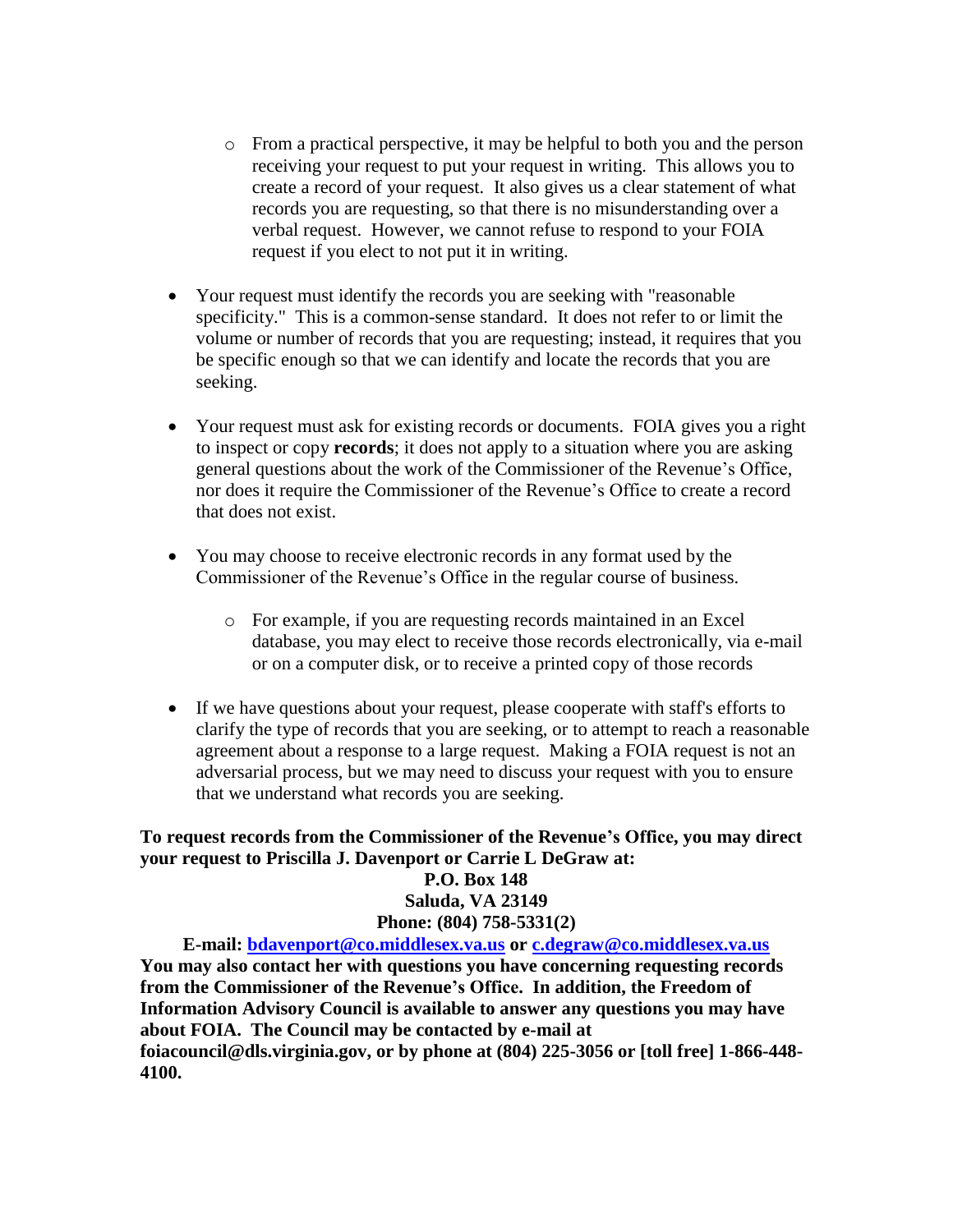### **The Commissioner of the Revenue's Office Responsibilities in Responding to Your Request**

- The Commissioner of the Revenue's Office must respond to your request within five working days of receiving it. "Day One" is considered the day after your request is received. The five-day period does not include weekends or holidays.
- The reason behind your request for public records from the Commissioner of the Revenue's Office is irrelevant, and you do not have to state why you want the records before we respond to your request. FOIA does, however, allow the Commissioner of the Revenue's Office to require you to provide your name and legal address.
- FOIA requires that the Commissioner of the Revenue's Office make one of the following responses to your request within the five-day time period:
	- 1) We provide you with the records that you have requested in their entirety.
	- 2) We withhold all of the records that you have requested, because all of the records are subject to a specific statutory exemption. If all of the records are being withheld, we must send you a response in writing. That writing must identify the volume and subject matter of the records being withheld, and state the specific section of the Code of Virginia that allows us to withhold the records.
	- 3) We provide some of the records that you have requested, but withhold other records. We cannot withhold an entire record if only a portion of it is subject to an exemption. In that instance, we may redact the portion of the record that may be withheld, and must provide you with the remainder of the record. We must provide you with a written response stating the specific section of the Code of Virginia that allows portions of the requested records to be withheld.
	- 4) We inform you in writing that the requested records cannot be found or do not exist (we do not have the records you want). However, if we know that another public body has the requested records, we must include contact information for the other public body in our response to you.
	- 5) If it is practically impossible for the Commissioner of the Revenue's Office to respond to your request within the five-day period, we must state this in writing, explaining the conditions that make the response impossible. This will allow us seven additional working days to respond to your request, giving us a total of 12 working days to respond to your request.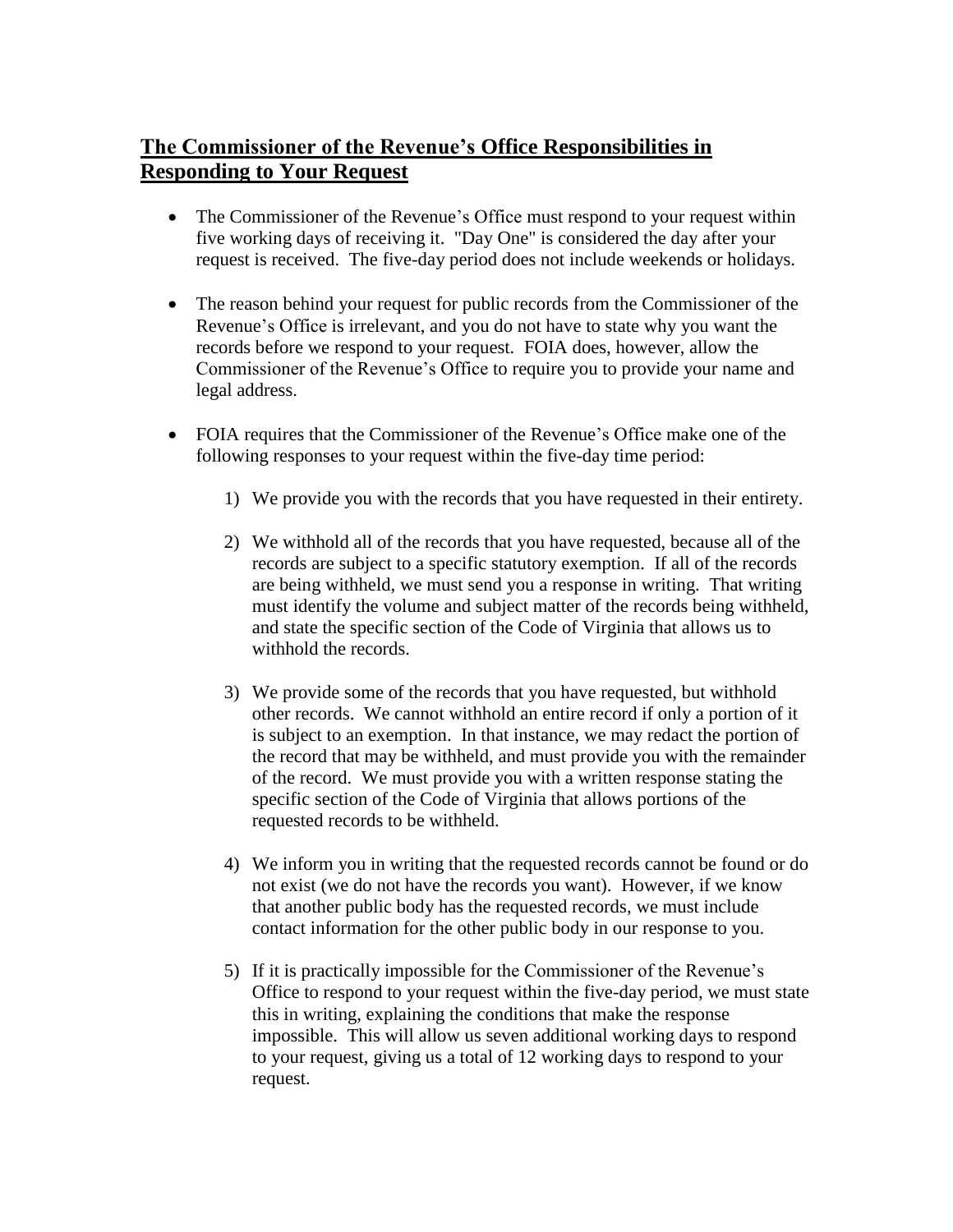If you make a request for a very large number of records, and we feel that we cannot provide the records to you within 12 working days without disrupting our other organizational responsibilities, we may petition the court for additional time to respond to your request. However, FOIA requires that we make a reasonable effort to reach an agreement with you concerning the production or the records before we go to court to ask for more time.

### **Costs**

- A public body may make reasonable charges not to exceed its actual cost incurred in accessing, duplicating, supplying, or searching for the requested records. No public body shall impose any extraneous, intermediary, or surplus fees or expenses to recoup the general costs associated with creating or maintaining records or transacting the general business of the public body. Any duplicating fee charged by a public body shall not exceed the actual cost of duplication. All charges for the supplying of requested records shall be estimated in advance at the request of the citizen as set forth in subsection F of § 2.2-3704 of the Code of Virginia.
- You may have to pay for the records that you request from the Commissioner of the Revenue's Office. FOIA allows us to charge for the actual costs of responding to FOIA requests. This would include items like staff time spent searching for the requested records, copying costs or any other costs directly related to supplying the requested records. It cannot include general overhead costs.
- If we estimate that it will cost more than \$200 to respond to your request, we may require you to pay a deposit, not to exceed the amount of the estimate, before proceeding with your request. The five days that we have to respond to your request does not include the time between when we ask for a deposit and when you respond.
- You may request that we estimate in advance the charges for supplying the records that you have requested. This will allow you to know about any costs upfront, or give you the opportunity to modify your request in an attempt to lower the estimated costs.
- If you owe us money from a previous FOIA request that has remained unpaid for more than 30 days, the Commissioner of the Revenue's Office may require payment of the past-due bill before it will respond to your new FOIA request.